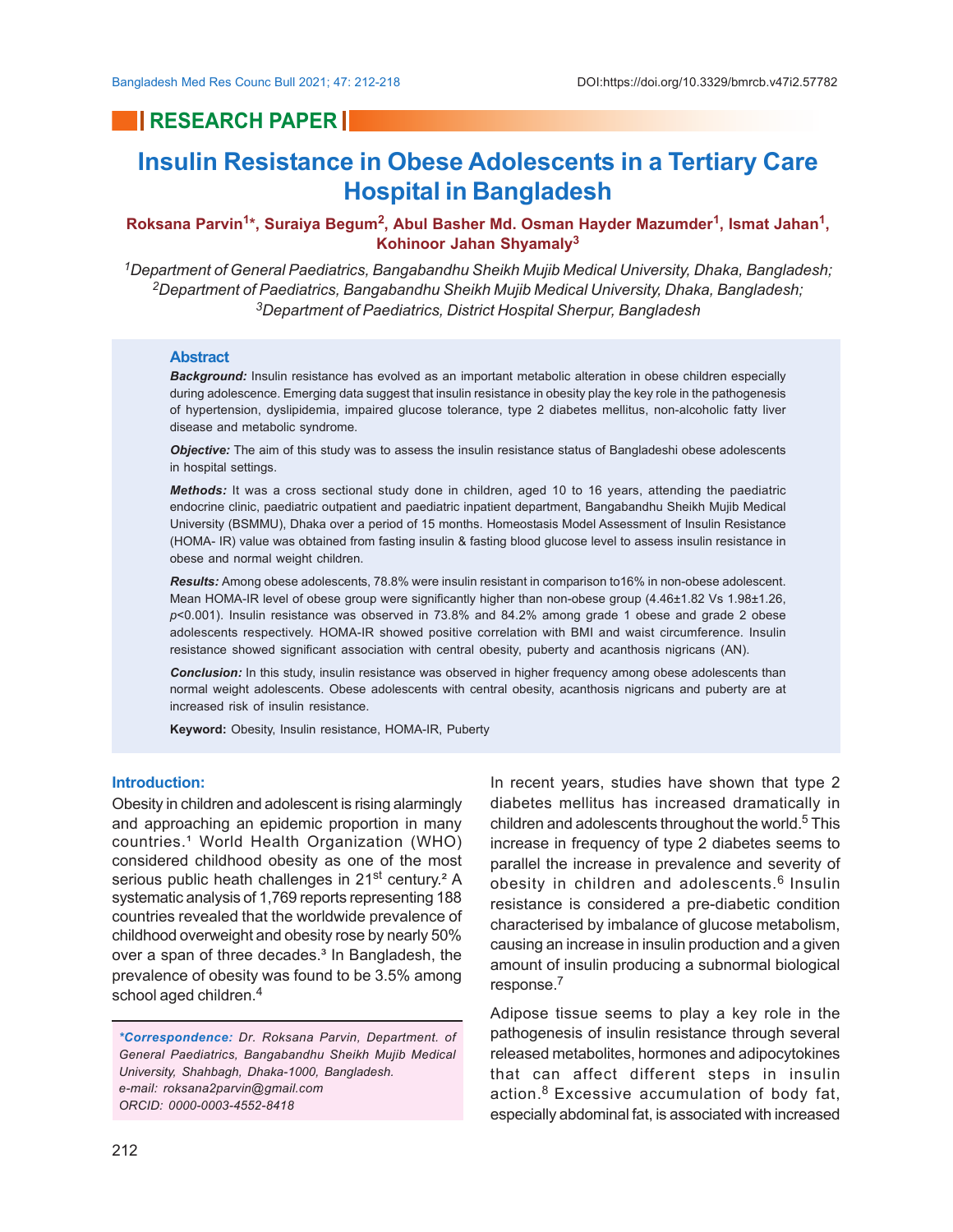levels of free fatty acids in the bloodstream, which in turn inhibit carbohydrate metabolism via substrate competition and impaired insulin signaling by lowering receptor sensitivity in cell membranes, creating the insulin resistance.<sup>9</sup> Several Studies have emphasised that children with insulin resistance have a higher predisposition to the future development of hypertension, dyslipidemia, metabolic syndrome, type II diabetes mellitus and cardiovascular disease.10-12 Longitudinal Study also observed that cardiovascular risk factors dyslipidemia and hypertension decreased in obese children with any degree of decrease in insulin resistance, independently of changes in body weight .<sup>13</sup>

In adolescents, insulin sensitivity declines considerably during pubertal period of life. Multiple cross sectional studies showed the association of puberty and declined insulin sensitivity in adolescents.12,14 Longitudinal study also revealed that insulin sensitivity undergoes a decline of around 25–50% during puberty. 15

There is different method capable of estimating the degree of sensitivity of individual to insulin. The homeostatic model assessment method for insulin resistance (HOMA-IR) index is a widely used method in adults and has been validated in children and adolescents as an indicator of insulin resistance.<sup>16</sup> HOMA-IR index increases with the increase in insulin resistance in individual. There is paucity of data in Bangladesh regarding insulin resistance in obese adolescent. Aim of this study was to assess insulin resistance in obese adolescents in a tertiary care hospital in Bangladesh.

#### **Materials and Methods**

It was a cross sectional study conducted in Department of Paediatrics (Paediatric Endocrinology clinic, paediatric outpatient and inpatient department), Bangabandhu Sheikh Mujib Medical University (BSMMU), Dhaka, Bangladesh from March 2018 to July 2019. A total of 80 obese adolescents aged 10 to 16 years who attended hospital for evaluation of obesity were included in the study. Age and sex matched 50 adolescents without obesity or overweight were included in the study as control. The weight was measured by using electronic weighing machine, height was measured by stadiometer and waist Circumference (WC) was measured midway between the lowest rib and the superior border of the iliac crest.

To assess obesity, BMI was categorised for particular age and sex according to Centers for disease control and prevention (CDC) criteria. Here, children having BMI for age and sex 5<sup>th</sup> to 85<sup>th</sup> percentile of reference population were classified as nonobese and children having BMI for age and sex  $\geq 95^{th}$  percentile of reference population were classified as obese. Obese group were further subdivided into 2 groups; grade1 obese and grade 2 obese (severe obese) group. Grade 1 obese were defined as adolescents having BMI e" 95th percentile and <120% of 95<sup>th</sup> centile and grade II obese (Severe obese) were defined as adolescents having BMI  $\geq$ 120% of 95th centile for age and sex, according to CDC growth chart 2000 or an absolute BMI  $\geq$ 35 kg/m<sup>2</sup>, whichever is lower based.<sup>17</sup> Central obesity or raised waist circumference was defined as waist circumference  $\geq 90$ th centile for age and sex, according to CDC (Anthropometric Reference Data for Children and Adults: United States), 2007–2010. Acanthosis nigricans and pubertal status of individual according to Tanner were assessed. Adolescents in tanner stage 1 were classified as prepubertal, adolescents in tanner stage 2,3,4 were classified as pubertal. Children who were taking systemic steroid for any cause or on any intervention for obesity like dietary restriction or taking any drug for impaired glucose homeostasis or suffering from genetic, endocrine (eg. Hypothyroidism, Cushing Syndrome, Hypothalamic disorder) and any neurological disease (Epilepsy getting Sodium valproate) that might lead to overweight or obesity were excluded from this study. We also excluded children having any known pancreatic disease or liver disease and children who were in pubertal stage 5 (postpubertal stage). The study protocol was approved by Institutional Review Board of BSMMU, Dhaka.

After considering inclusion and exclusion criteria, fasting blood glucose and fasting insulin level were measured in study participants. Blood glucose was assayed by hexokinase method and insulin levels was measured by chemiluminescent microparticle immunoassay method. HOMA-IR index was obtained by calculating the product of fasting insulin (microU/ ml) and fasting blood glucose (mmol/L) divided by 22.5.<sup>18</sup> HOMA-IR index was used to evaluate insulin resistance. Study subjects were defined as insulin resistant when HOMA-IR values were  $\geq$ 3 and insulin sensitive when HOMA-IR values were  $< 3.19$ 

Statistical analysis was performed by using SPSS Qualitative data were analysed by chi-square test,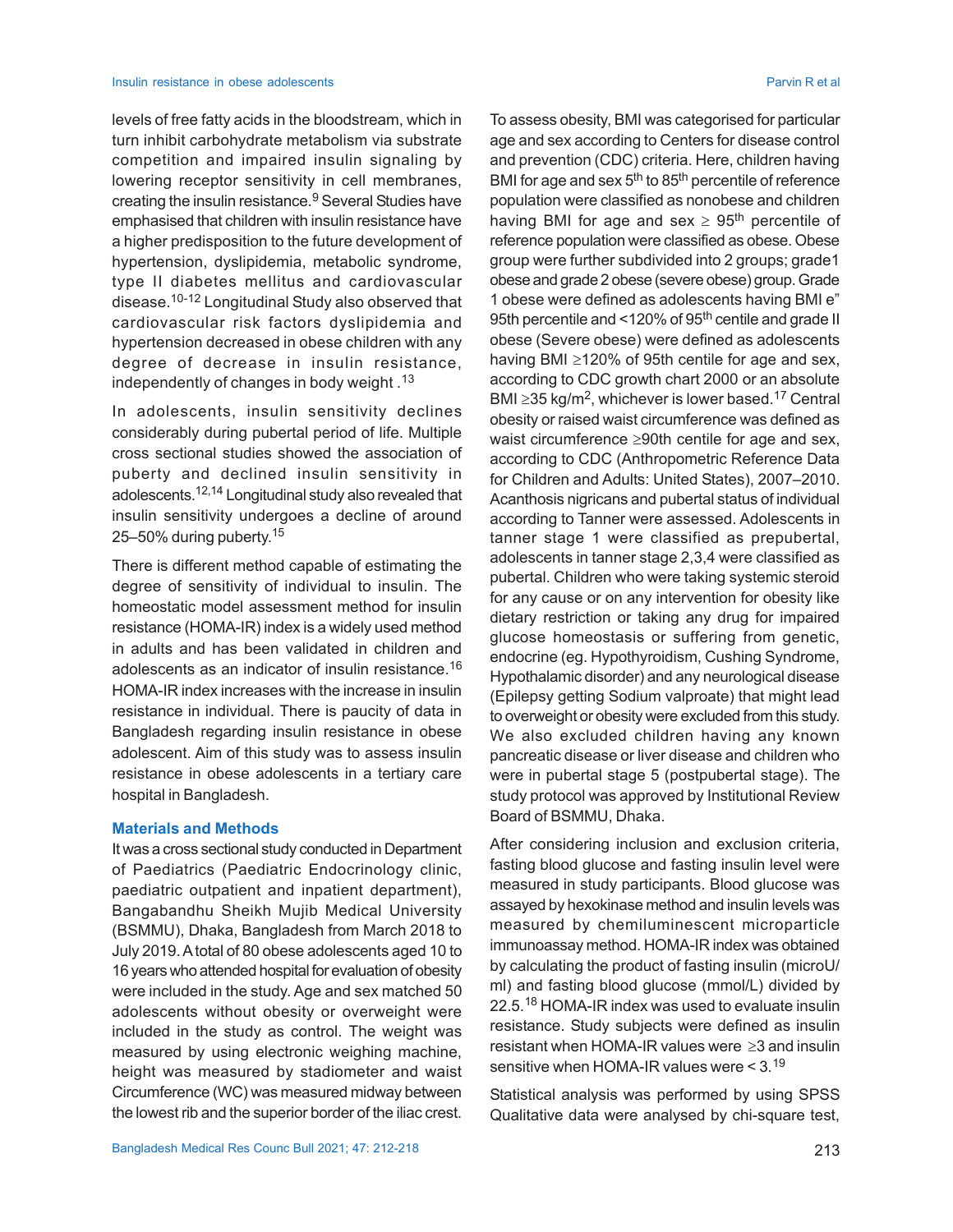quantitative data were analyzed by unpaired *t* test and to evaluate correlation between two variables pearson correlation test and scattered diagram were applied. *p* value d"0.05 with 95.0% confidence interval was considered as the level of statistical significance.

#### **Result**

The study included 80 obese and 50 non-obese adolescents aged 10 to 16 years. Male were 49.23% and female were 50.76%. Mean age was about 11 years in both group, and age and sex of obese and non-obese adolescents showed no significant difference. Mean BMI was significantly higher in obese than non-obese adolescents (*p*<0.001) and waist circumference e"90th centile was more in obese group than nonobese group (66.3% vs 0%, *p*<0.001). Seventy percent of obese and 2% of non-obese adolescents had acanthosis nigricans, and it was significant (*p*<0.001). Most of the adolescents in both groups already entered puberty and no significant difference was found between two groups. (table I)

Among obese adolescents 78.8% were insulin resistant where as 16% non-obese adolescents were insulin resistant (*p*=<0.001) and mean HOMA-IR value was significantly higher in obese than non-obese group (4.46±1.83 vs 1.98±1.26, *p* <0.001) (table II). Mean HOMA-IR level of grade II obese (severe obese) group was significantly higher than grade I obese group (5.06±1.89 VS 3.92±1.58, P<0.005). In 73.8% grade I obese adolescents and in 84.2% grade II obese adolescents had insulin resistant but on statistical analysis there was no significant difference (*p*=0.256) (table III). In insulin resistant obese adolescent 89% had acanthosis nigricans, 81% were in puberty and 75% had central obesity. On Chi-square analysis acanthosis nigricans (*p*<0.001), central obesity (*p*<0.03) and puberty (*p*=0.006) were significantly associated with insulin resistance in obese adolescents (table IV). Scatter diagram showed significant positive correlation of body mass index (BMI) with HOMA-IR (*p*=<0.001) as HOMA-IR value was increased with increasing value of BMI in obese adolescents (figure 1).

| <b>Clinical characteristics</b> | Obese (n=80) | Non obese (n=50) | p-value |
|---------------------------------|--------------|------------------|---------|
| Age (Years) Mean ±SD            | 11.84±1.63   | 11.90±1.17       | 0.832   |
| Sex $n\frac{9}{6}$              |              |                  |         |
| Male                            | 42(52.5%)    | 24(48%)          | 0.618   |
| Female                          | 38(47.5%)    | 26(52%)          |         |
| BMI ( $kg/m2$ ) Mean $\pm$ SD   | 28.70±4.02   | 18.46±1.62       | < 0.001 |
| Waist Circumference n(%)        |              |                  |         |
| e"90 th centile                 | 55(68.75%)   | $0(0\%)$         | < 0.001 |
| $< 90$ th centile               | 25(31.25%)   | 50(100%)         |         |
| Acanthosis Nigricans n(%)       |              |                  |         |
| Present                         | 56(70.0%)    | $1(2.0\%)$       | < 0.001 |
| Absent                          | 24(30.0%)    | 49(98.0%)        |         |
| Pubertal status n(%)            |              |                  |         |
| Prepubertal                     | 22(27.5%)    | 16(32.0%)        | 0.583   |
| Pubertal                        | 58(72.5%)    | 34(68%)          |         |

**Table I:** Clinical characteristics of study subjects in obese and non obese group (n=80+50)

**Table II:** Comparison of insulin resistance status and mean HOMA-IR value between obese and non-obese adolescents (n=130)

|                               | Obese n=80      | Non-obese n=50 | P-value |
|-------------------------------|-----------------|----------------|---------|
| Insulin resistance statusn(%) |                 |                |         |
| Insulin resistant             | 63(78.8%)       | $8(16.0\%)$    | < 0.001 |
| Insulin sensitive             | 17(21.3%)       | 42(84.0%)      |         |
| HOMA-IR value (mean ±SD)      | $4.46 \pm 1.82$ | $1.98 + 1.26$  | < 0.001 |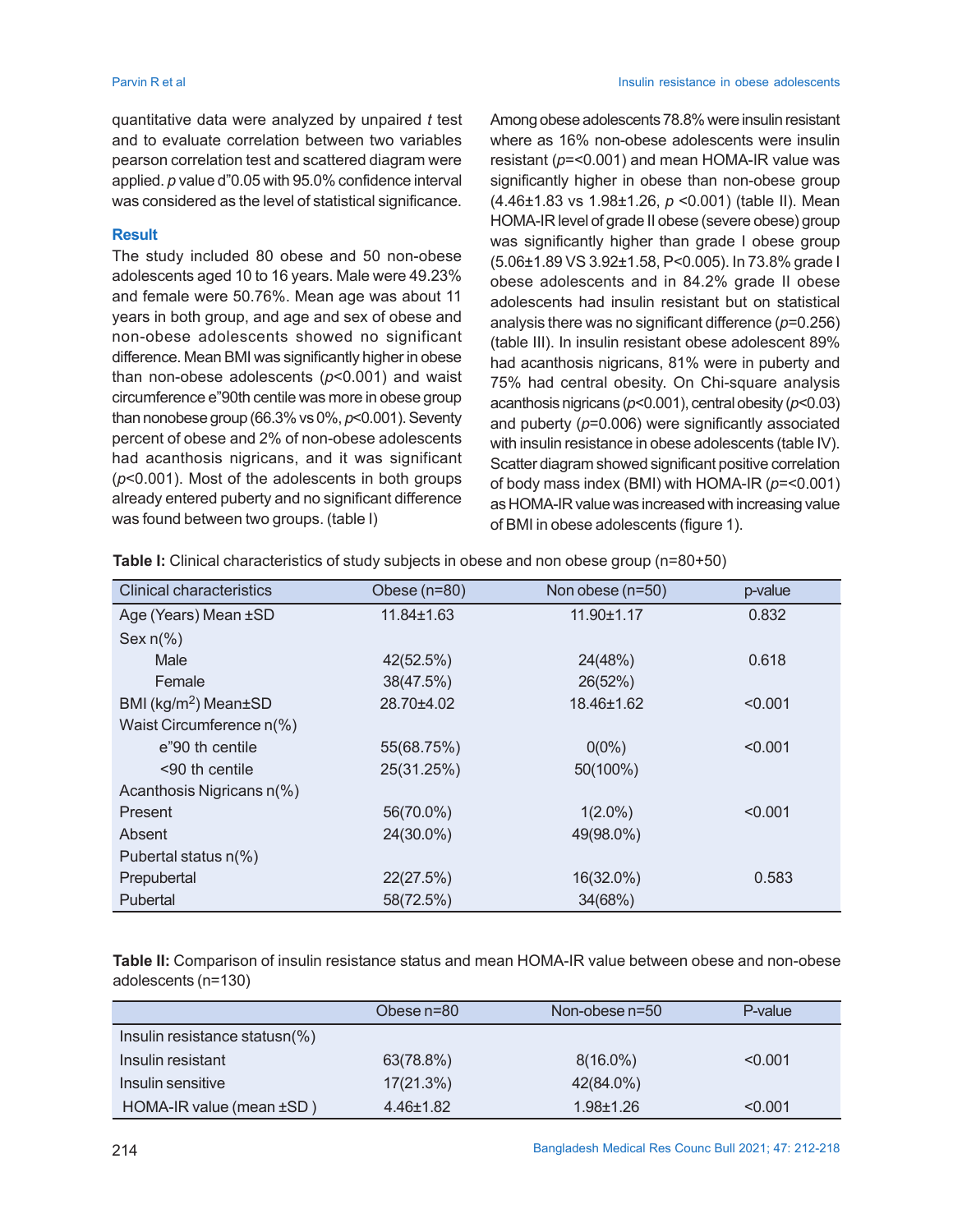**Table III:** Association of insulin resistance with severity of obesity and comparison of mean HOMA-IR value between grade I and grade II obese adolescents (n=80)

|                           | Grade I Obese   | Grade II Obese  | p-value |
|---------------------------|-----------------|-----------------|---------|
|                           | $n = 42$        | $n = 38$        |         |
| Insulin resistance status |                 |                 |         |
| Insulin resistant         | 31(73.8%)       | 32(84.2%)       | 0.256   |
| Insulin sensitive         | $11(26.2\%)$    | 6(15.8%)        |         |
| <b>HOMA-IR value</b>      |                 |                 |         |
| Mean $\pm$ SD             | $3.92 \pm 1.58$ | $5.06 \pm 1.89$ | 0.005   |

**Table IV:** Association of acanthosis nigricans, puberty and central obesity with insulin resistance in obese adolescents(n=80)

|                      | Insulin resistant, n=63 | Insulin sensitive, n=17 | p value |
|----------------------|-------------------------|-------------------------|---------|
| Acanthosis nigricans |                         |                         |         |
| Present              | 56 (89%)                | $0(0\%)$                | < 0.001 |
| Absent               | 7(11%)                  | 17(100%)                |         |
| Pubertal stage       |                         |                         |         |
| Pubertal             | 51(81%)                 | 7(41%)                  | 0.006   |
| Prepubertal          | 12(19%)                 | 10(59%)                 |         |
| Central obesity      |                         |                         |         |
| Present              | 47(75%)                 | 8(47%)                  | < 0.03  |
| Absent               | 16(25%)                 | 9(53%)                  |         |



**Figure 1:** Correlation of BMI with HOMA-IR value in obese adolescents (n=80)

r=+.469, *p*<0.001 (Pearson correlation coefficient)

#### **Discussion**

Insulin resistance is thought to be the key morbidity, which acts as a link between obesity and metabolic and cardiovascular diseases.20 Obesity causes insulin resistance by a number of mechanisms, including impaired insulin signaling, defects in glucose transport, defective insulin clearance and elevated intra portal free fatty acids with increased systemic adipocyte cytokines.<sup>21</sup>

The exact prevalence of insulin resistance is not well established in adolescents. Prevalence of insulin resistance in obese children and adolescents vary greatly in different studies depending on different age group, ethnicity, methods used for determination of insulin resistance and also use of different definition of insulin resistance.22-24

In present study, frequency of insulin resistance and mean HOMA-IR value was significantly higher in obese group in comparison to non-obese adolescents. In obese group, 78% adolescents were insulin resistant. These findings of our study match with the results of recent studies. Singh et al. found that prevalence of IR was 77.0% in obese adolescents and 19.7% in non-obese adolescents in their study. <sup>23</sup> In another study done on US adolescents also revealed that mean HOMA-IR value was significantly higher in obese adolescents than non-obese adolescent (4.93 vs. 2.30)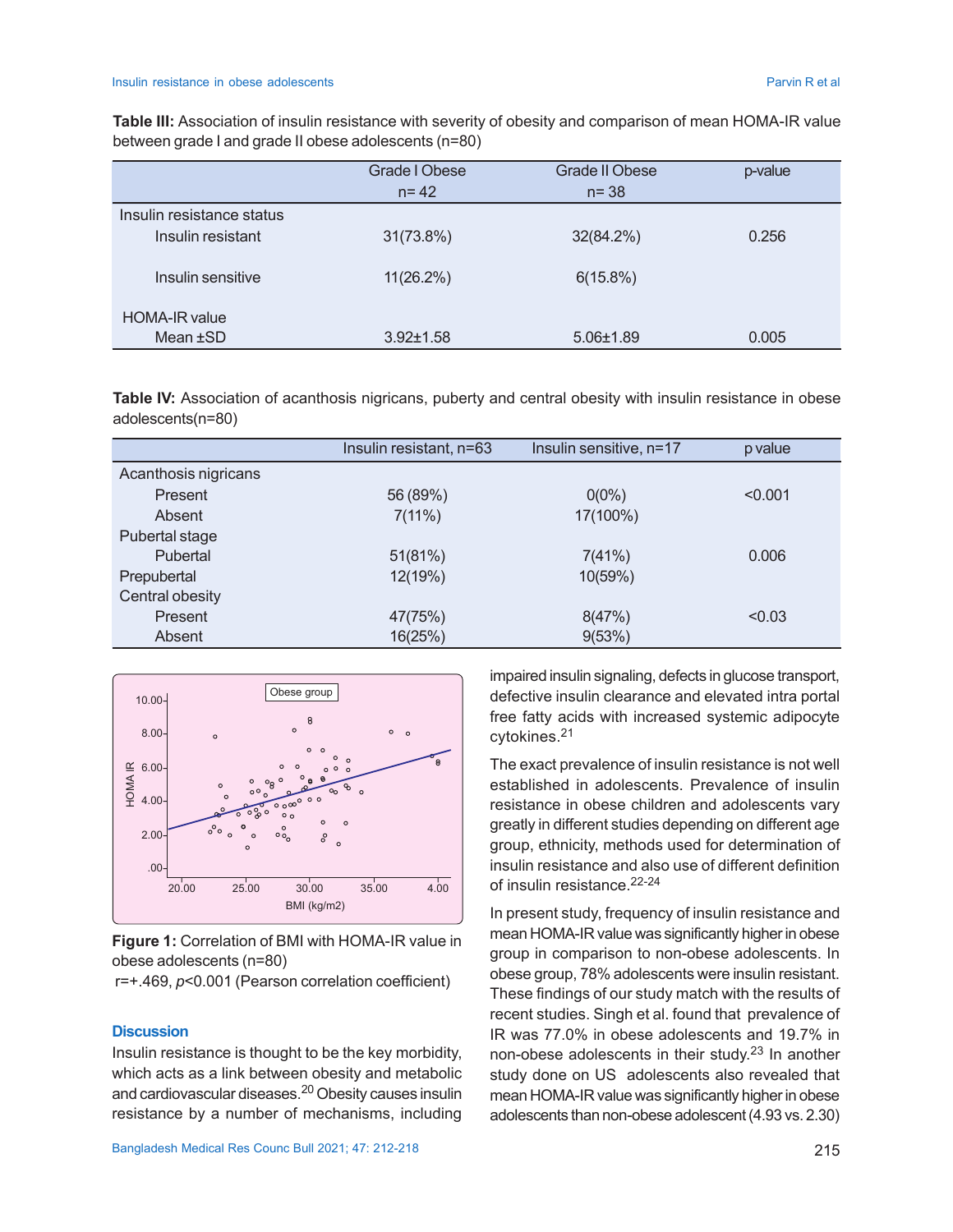and prevalence of insulin resistance was 52.1% in obese adolescents.<sup>22</sup>

In this study mean HOMA-IR value of grade 2 obese adolescents were significantly higher than grade 1 obese adolescents (*p*=0.005). No significant difference was found when frequency of insulin resistance was compared between grade 1 and grade 2 obese adolescents (73.8% vs 84.2%, *p*=0.256). Scatter diagram and Pearson correlation efficient test showed positive correlation of BMI with HOMA-IR level. Other recent studies done in different countries observed almost similar findings in their study where HOMA-IR value increased with increasing BMI. 23,25,26

In pathogenesis of insulin resistance, fat distribution in body is more important than the total body fat. Visceral fat has a better correlation with insulin resistance than s.c. or total body fat.<sup>27</sup> Excessive fatty-acid release from abdominal visceral adipose tissue into the portal circulation has an important inûuence on hepatic metabolism and islet cell function.28 Visceral fat also secrete higher levels of inûammatory adipokines than subcutaneous fat, which hamper insulin action.<sup>29</sup> However. BMI value can not indicate body fat distribution and magnitude of visceral adiposity. Waist circumference (WC) are the measurements most commonly used to estimate abdominal fat because they have a positive, significant correlation to the amount of intra-abdominal fat as assessed by imaging studies both in adults and children.30 Our study finding also support the role of visceral adiposity in insulin resistance. Among obese group, waist circumference  $\geq 90$ th percentile was significantly associated with insulin resistance (*p*<0.03).This finding were similar to the findings observed by other studies.12,23,25,26

In this study, we found significant association of acanthosis nigricans with insulin resistance in obese adolescents(p<0.001) which was consistent with the result of other studies done by Li et al. and Yamazaki et  $al.$ <sup>31,32</sup> Acanthosis nigricans is a skin disorder which has been formally established as a clinical marker of insulin resistance in type 2 diabetes by American diabetic association.33 The theory is that high concentrations of insulin can stimulate epidermal keratinocyte and dermal fibroblast proliferation through high affinity binding to insulin-like growth factor 1 (IGF-1) receptors and elevated IGF-1 levels in obese patients.<sup>34</sup>

Although the phenomenon of pubertal insulin resistance is well documented, the mechanism has not been

clearly determined. However, some studies have hypothesized that the effect may be due to rapid acceleration of body fat during puberty. 35,36 Alternatively, it has been hypothesized that the fall in *insulin sensitivity* may be driven by elevated level of sex hormones and transient changes in growth hormone levels in puberty. However insulin sensitivity again increases after puberty where sex hormones remain elevated in postpubertal period.<sup>37</sup> In our study, among pubertal obese patients 87.93% were insulin resistant, which was significantly higher (*p*=0.006) in comparison to prepubertal obese subjects (54%). These findings of our study were comparable to result of the study done by Romualdo et al and Kurtoglu et al.<sup>12,14</sup>

The present study has certain limitations. It was a cross sectional, hospital based study and family history of insulin resistance or diabetes mellitus was not evaluated in this study.

Present study showed high prevalence of insulin resistance in obese adolescents and higher BMI is associated with higher HOMA-IR value. Insulin resistance is associated with metabolic and cardiovascular complication suggested by mutiple studies. So, prevention, timely diagnosis and appropriate management of obesity as well as insulin resistance is important to reduce the associated risk of metabolic and cardiovascular diseases in young population.

#### **Conclusion**

In this study, prevalence of insulin resistance in obese adolescents was 78.8%. Mean HOMA-IR level was significantly higher in obese adolescents. Insulin resistance in obese adolescents were associated with central obesity, acanthosis nigricans and puberty. Though high frequency of insulin resistance was found in both grade I and grade II obese adolescents, HOMA-IR level were significantly higher in grade II obese adolescents. However, further study with large sample size is suggested to confirm the findings.

### **Acknowledgement**

We acknowledge with gratitude the financial support of the Research Grant Committee of BSMMU, Dhaka. We also acknowledge the financial assistance provided by Bangladesh Medical Research Council (BMRC), Dhaka, Bangladesh for the study. We are thankful to all participants for their cooperation and active participations. We would like to express our appreciation towards the BSMMU authority for their administrative support.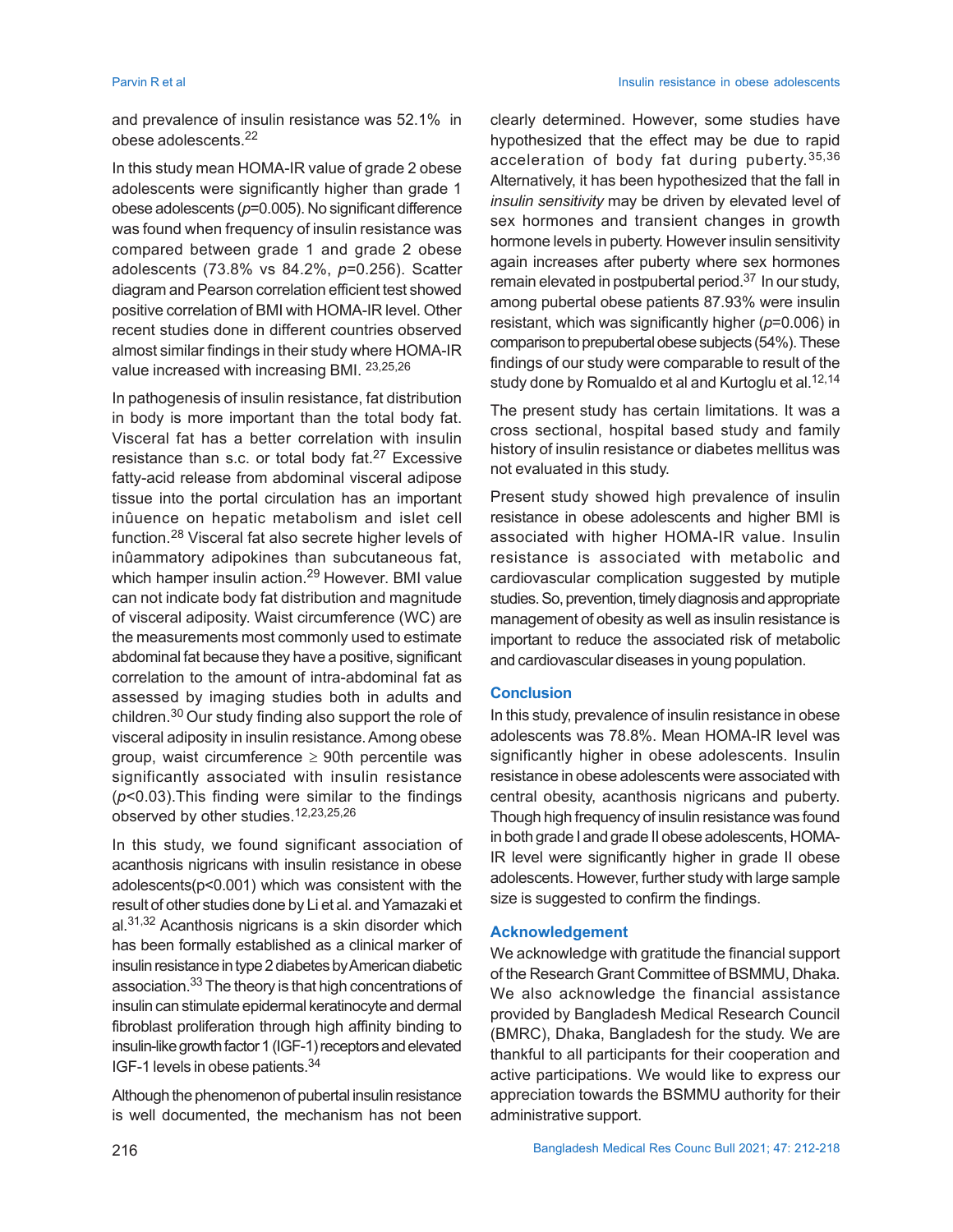*Conflict of interest:* There was no conflict of interest.

*Funding:* BSMMU and Bangladesh Medical Research Council (BMRC)

*Ethical approval:* Institutional Review Board of **BSMMU** 

*Submitted:* 15 March 2021

*Final revision received:* 27 June 2021

*Accepted:* 30 June 2021

*Published:* 01 August 2021

#### **Reference:**

- 1. Wang Y, Lobstein TI. Worldwide trends in childhood overweight and obesity. International journal of pediatric obesity. 2006; 1:11-25. DOI: 10.1080/ 17477160600586747
- 2. World health organization. Childhood overweight and obesity:57<sup>th</sup> world health assembly, Geneva, 2004. DOI: 10.1787/a47d0cd2-en
- 3. Ng M, Fleming T, Robinson M, Thomson B, Graetz N, Margono C, Mullany EC, Biryukov S, Abbafati C, Abera SF, Abraham JP. Global, regional, and national prevalence of overweight and obesity in children and adults during 1980– 2013: a systematic analysis for the Global Burden of Disease Study 2013. The lancet. 2014; 384:766-81. DOI: 10.1016/S0140-6736(14)60460-8
- 4. Bulbul T, Hoque M. Prevalence of childhood obesity and overweight in Bangladesh: findings from a countrywide epidemiological study. BMC Pediatrics. 2014;14:1-8.

DOI: 10.1186/1471-2431-14-86

- 5. Pulgaron ER, Delamater AM. Obesity and type 2 diabetes in children: epidemiology and treatment. Current diabetes reports. 2014; 14:508. DOI: 10.1007/s11892-014-0508-y
- 6. Arslanian SA. Type 2 Diabetes Mellitus in Children: Pathophysiology and Risk Factors: Division of Pediatric Endocrinology, Metabolism and Diabetes Mellitus Children's Hospital of Pittsburgh, Pennsylvania, USA. Journal of Pediatric Endocrinology and Metabolism. 2000;13 (Supplement): 1385-94. DOI: 10.1515/jpem-2000-s612
- 7. Matthaei S, Stumvoll M, Kellerer M, Haring HU. Pathophysiology and pharmacological treatment of insulin resistance. Endocrine Reviews. 2000; 21:585-618 DOI: 10.1210/edrv.21.6.0413
- 8. Matsuzawa Y. White adipose tissue and cardiovascular disease. Best practice & research Clinical Endocrinology & Metabolism. 2005;19:637-47. DOI: 10.1016/j.beem.2005.07.001
- 9. Ferrier DR. Biochemistry. Philadelphia:Lippincott Williams & Wilkins; 2014. P.622-628.
- 10. Ferreira AP, Oliveira CE, França NM. Metabolic syndrome and risk factors for cardiovascular disease in obese children: the relationship with insulin resistance (HOMA-IR). Jornal de Pediatria. 2007; 83:21-6. https://doi.org/10.2223/jped.1562
- 11. Medeiros CC, Ramos AT, Cardoso MA, França IS, Cardoso AD, Gonzaga NC. Insulin resistance and its association with metabolic syndrome components. Arquivos Brasileiros de Cardiologia. 2011;97:380-9. DOI: 10.1590/s0066-782x2011005000089
- 12. Romualdo MC, Nóbrega FJ, Escrivão MA. Insulin resistance in obese children and adolescents. Jornal de Pediatria. 2014; 90:600-7. https://doi.org/ 10.1016/j. jped. 2014.03.005
- 13. Reinehr T, De Sousa G, Andler W. Longitudinal analyses among overweight, insulin resistance, and cardiovascular risk factors in children. Obesity Research. 2005; 13:1824-33. DOI: 10.1038/oby.2005.222
- 14. Kurtoðlu S, Hatipoðlu N, Mazýcýoðlu M, Kendirici M, Keskin M, Kondolot M. Insulin resistance in obese children and adolescents: HOMA" IR cut" off levels in the prepubertal and pubertal periods. Journal of Clinical Research in Pediatric Endocrinology. 2010; 2:100. DOI: 10.4274/jcrpe.v2i3.100
- 15. Goran MI, Gower BA. Longitudinal study on pubertal insulin resistance. Diabetes. 2001; 50:2444-50. DOI: 10.2337/diabetes.50.11.2444
- 16. Keskin M, Kurtoglu S, Kendirci M, Atabek ME, Yazici C. Homeostasis model assessment is more reliable than the fasting glucose/insulin ratio and quantitative insulin sensitivity check index for assessing insulin resistance among obese children and adolescents. Pediatrics. 2000; 115:e500-3.

DOI: 10.1542/peds.2004-1921

17. Kelly AS, Barlow SE, Rao G, et al. Severe obesity in children and adolescents: identification, associated health risks, and treatment approaches: a scientific statement from the American Heart Association. Circulation. 2013;128:1689- 1712.

DOI: 10.1161/cir.0b013e3182a5cfb3.

- 18. Matthews DR, Hosker JP, Rudenski AS, Naylor BA, Treacher DF, Turner RC. Homeostasis model assessment: insulin resistance and â-cell function from fasting plasma glucose and insulin concentrations in man. Diabetologia. 1985; 28:412-9. DOI: 10.1007/bf00280883
- 19. Yin J, Li M, Xu L, Wang Y, Cheng H, Zhao X, Mi J. Insulin resistance determined by Homeostasis Model Assessment (HOMA) and associations with metabolic syndrome among Chinese children and teenagers. Diabetology & Metabolic Syndrome. 2013; 5:1-9. DOI: 10.1186/1758-5996-5-71
- 20. Chiarelli F, Marcovecchio ML. Insulin resistance and obesity in childhood. European Journal of Endocrinology. 2008; 159(suppl\_1):S67-74.

DOI: 10.15 30/eje-08-0245